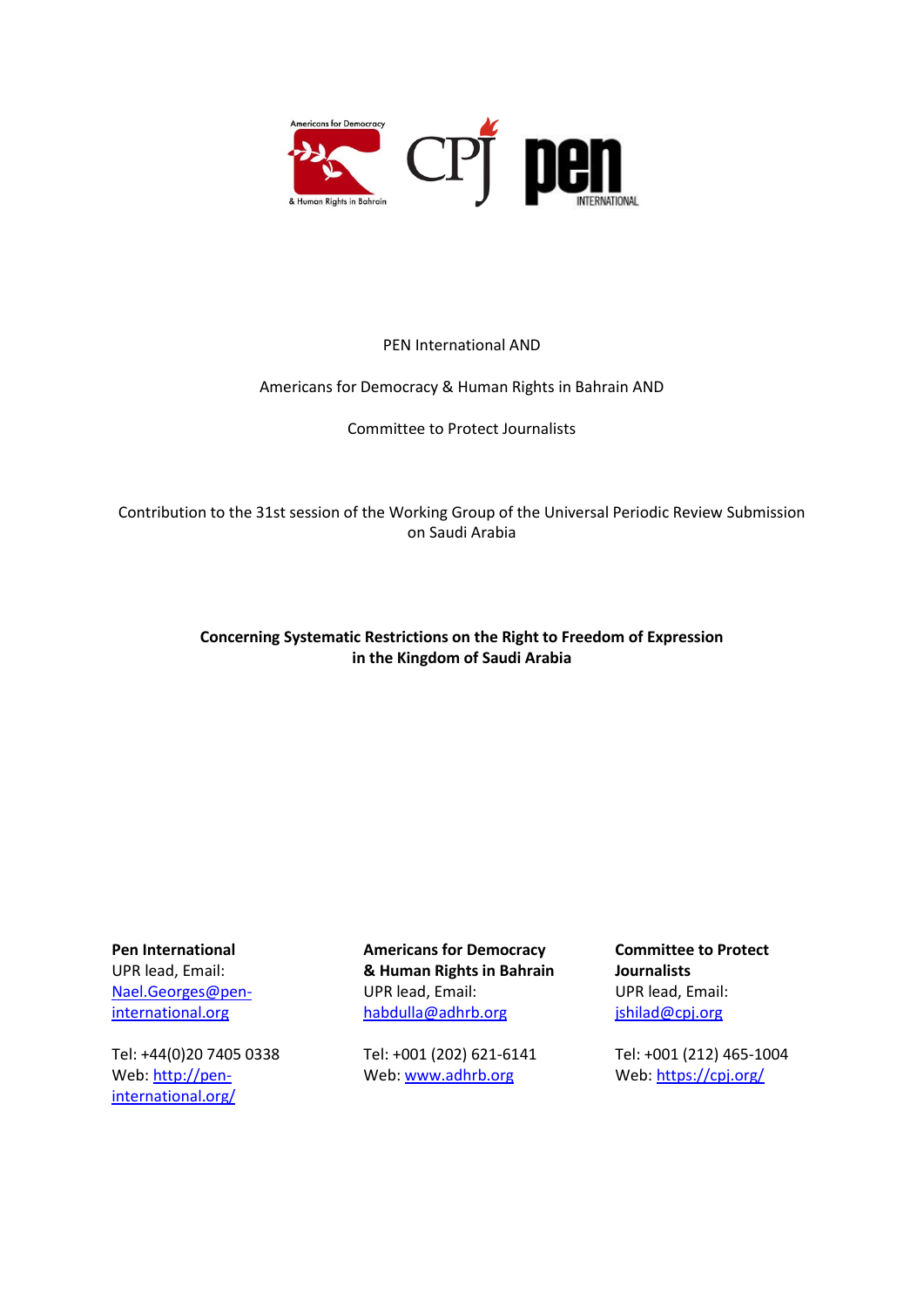### **I. Introduction**

**1.** PEN International is a worldwide association of writers founded in 1921 to promote friendship and intellectual cooperation among writers everywhere and with the goal of fighting for freedom of expression and acting on behalf of writers harassed, imprisoned, and killed for their views.

Formed in 2002, Americans for Democracy & Human Rights in Bahrain (ADHRB) fosters awareness of, and support for, democracy and human rights in Bahrain and the Middle East.

Founded in 1981, Committee to Protect Journalists (CPJ) is an independent, nonprofit organization that promotes press freedom worldwide.

PEN International, Americans for Democracy & Human Rights in Bahrain (ADHRB), and the Committee to Protect Journalists (CPJ) welcome the opportunity to offer comments on the state of freedom of expression in Saudi Arabia to the Office of the High Commissioner on Human Rights. This submission assesses the Kingdom of Saudi Arabia's implementation of its 2<sup>nd</sup> Cycle Universal Periodic Review (UPR) recommendations on promoting and protecting the right to freedom of expression and associated rights. This submission assesses Saudi Arabia's implementation of recommendations concerning:

- Primary legislation used to restrict freedom of expression; and
- Detention of journalists, bloggers and writers, etc.

#### **II. Executive Summary**

**2.** The Government of the Kingdom of Saudi Arabia does not recognize the right to free expression, and it criminalizes certain forms of expression, in particular criticism of the ruling family, the ruling system including the kingdom's official religion, or the government. Authorities regularly arbitrarily arrest, detain, and torture writers, bloggers, human rights defenders, and other activists who criticize state policies, sentencing many to lengthy prison sentences after unfair trials marred by severe due process violations. Authorities also ban activists and writers from traveling internationally, intimidate, harass, and threaten them into silence, and occasionally sentence some to public floggings.

**3.** During its 2<sup>nd</sup> UPR in 2013, Saudi Arabia received four recommendations pertaining to protecting and promoting the right to freedom of expression.

**138.47** Adopt laws to protect freedoms of association, expression, and religions, and give all individuals a legal basis to form NGOs without interference (United States of America);

**138.52** Revise the 2011 law in order to guarantee freedom of opinion and expression, as well as freedom of association and peaceful assembly (France);

**138.53** Bring its domestic legislation in line with the rights to freedom of expression, association, and assembly, and to enact and implement a law of association enabling all NGOs to operate legally without harassment and undue government interference (Czech Republic); and

**138.164** Remove all obstacles to freedom of expression and movement against human rights defenders, including travel bans (Norway).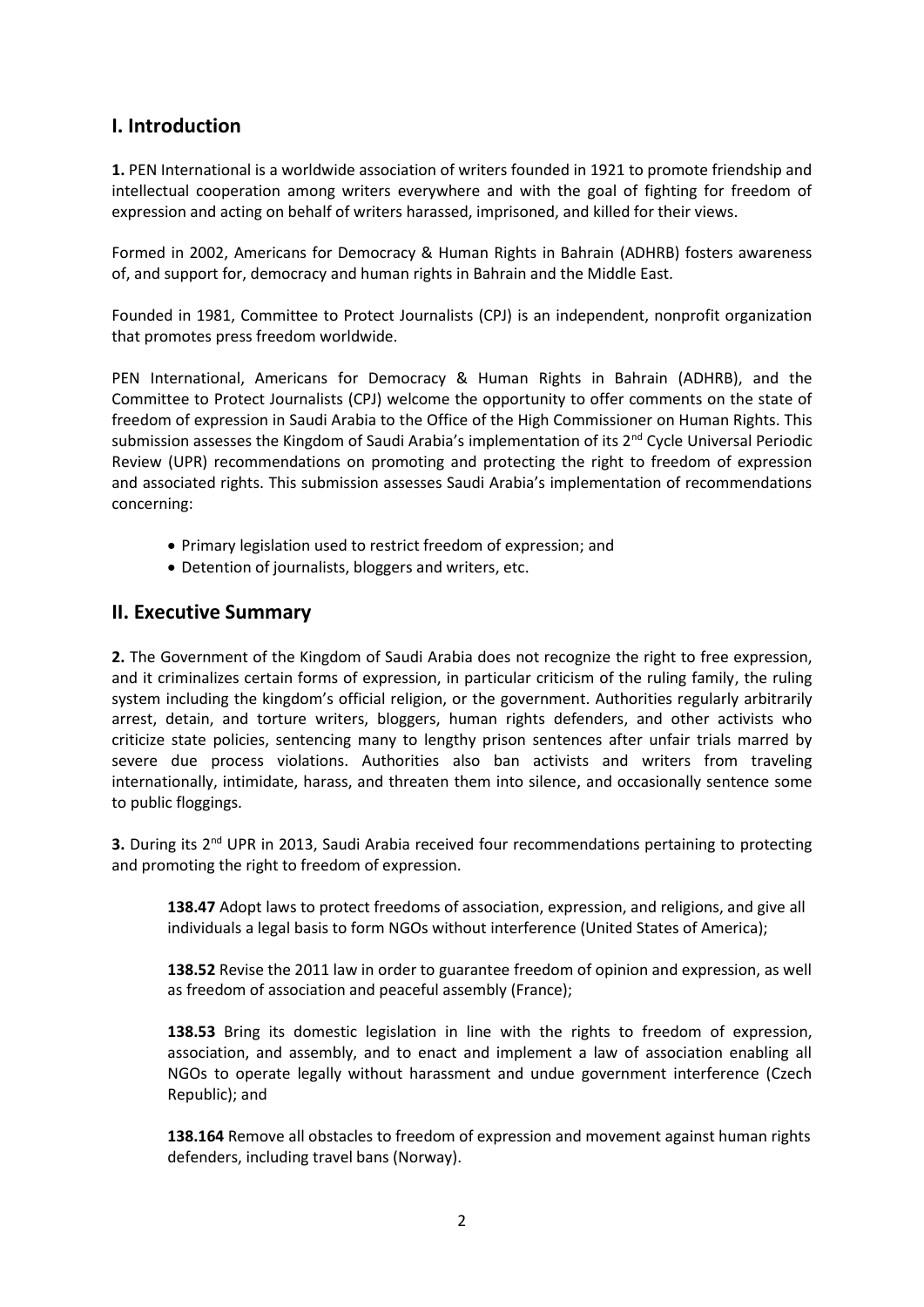The government fully accepted recommendations **138.47**, **138.52**, and **138.53** and partially accepted recommendation **138.164**, committing to "removing all obstacles to freedom of expression and movement against human rights defenders, including travel bans" and "guaranteeing the right to freedom of expression and conscience of all representatives of civil society." While the government adopted a law in 2015 ostensibly protecting the freedom of association, as per recommendation **138.47**, the government has failed to implement the law in a manner that allows the free and unrestricted organization of independent civil society and human rights organizations. In contrast, the government uses its law on associations to criminalize independent civil society groups. Thus, ADHRB and PEN International assess that the Saudi government has not implemented its recommendations with authorities continuing to criminalize certain kinds of expression, including peaceful dissent and criticism, while arbitrarily arresting, torturing, and jailing writers and activists who cross this boundary.

### **III. Lack of positive legislation to protect freedom of expression**

**4.** The Government of Saudi Arabia holds the *Qur'an* and *Sunna* as its Constitution, while its [1992](http://www.wipo.int/wipolex/en/text.jsp?file_id=200064) [Basic](http://www.wipo.int/wipolex/en/text.jsp?file_id=200064) Law sets out the kingdom's system of governance, the powers and duties of government, and the rights of citizens. The Basic Law does not provide protections for free speech. Rather, it requires all media and publications to adhere to an undefined standard of "good speech" and to the laws of the state which explicitly prohibit the publishing of content considered by authorities to harm national security, the state's public relations, or anything which leads to internal strife.

The Saudi government has promulgated several laws restricting the right to freedom of expression. The 2014 and 2017 counterterror laws restrict freedom of expression under the guise of fighting terrorism, and protecting the Basic Law and public security. The 2007 Anti-Cybercrime law criminalizes free expression through electronic devices under the guise of protecting public morality. The 2015 law governing associations prohibits the formation of independent civil society groups on the grounds that such organizations' missions contradict Sharia. The 2000 Press and Publications Law governs the circulation and content of printed materials, bookstores, foreign media offices, printing presses, television and radio.

Saudi Arabia is not a party to several central international human rights treaties, including the International Covenant on Civil and Political Rights which guarantees the right to peaceful freedom of expression. However, as a Member State of the United Nations, the kingdom is bound to respect universal, fundamental freedoms like the right to freedom of expression and opinion, enumerated in the Universal Declaration on Human Rights as part of customary international law. In 1997, Saudi Arabia signed the Convention against Torture and Other Cruel, Inhuman or Degrading Treatment or Punishment. However, it has stated several reservations<sup>1</sup> and torture remains rampant in prisons, while authorities continue to utilize corporal punishments like flogging and amputations.

# **IV. Vaguely worded judicial provisions criminalizing freedom of expression**

**5.** Saudi Arabia's Counterterror and Anti-Cybercrime laws are the primary legislative methods by which the government criminalizes the right to freedom of expression and detains writers and activists. These laws rely on overly broad definitions and vaguely worded provisions to classify peaceful criticism and dissent as a crime punishable under law. As a result, these laws allow Saudi authorities to arrest bloggers, journalists, writers, and political activists for expressing their views through peaceful means.

<sup>1</sup> Se[e http://indicators.ohchr.org/](http://indicators.ohchr.org/) for a list of human rights treaties Saudi Arabia is a party to, as well as the kingdom's reservations.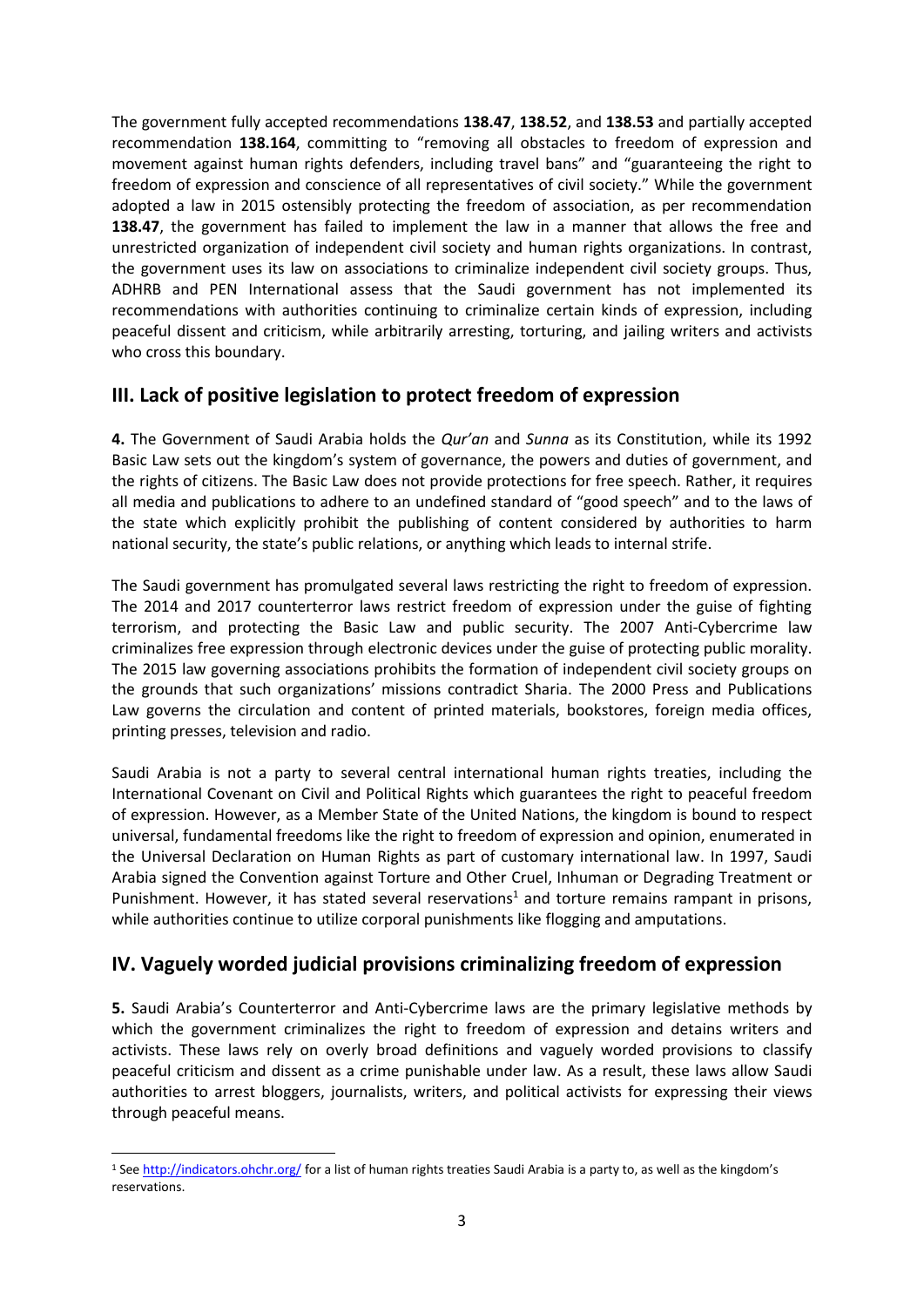**6.** The kingdom promulgated its first counterterror law, the Law on Terrorism and Its Financing, on 27 December 2013, although the law came into force on 3 February 2014. Article 1 of the law, broadly defines terrorism as,

Any act carried out by an individual or collective criminal project, whether directly or indirectly, towards the purpose of *disrupting public order; harming the security and stability of the community risking national unity; disabling the Basic Law or any of its articles; harming the reputation or status of the country;* […] *or threatening or inciting the commission of any of the aforementioned acts*. 2

Article 3 states that authorities can apply the law to individuals intending to commit, establish, or incite "changes in the ruling system of the kingdom" or "harming the interests, economy, and national and social security of the kingdom." The law does not require a terrorist act to involve violence. Because of this, Saudi authorities can classify non-violent, peaceful activity as terrorism. Officials also include calling for atheist thought in any form, and supporting banned groups by circulating their material in any form, within the law's broad definition of terrorism. These interpretations have increasingly been used to prosecute and imprison activists disseminating their views on social media.

Chapter Three of the law sets out the law's procedures. The first article in the chapter, Article 4, grants the Ministry of Interior (MoI) the authority to oversee the arrest of terror suspects and broadly grants the MoI significant security powers. Subsequent articles in Chapter Three empower the MoI to hold detainees (Article 7), search houses without arrest warrants (Article 16), order the surveillance of suspects (Article 17), and seize assets (Article 18).

The law also expands the power of Saudi Arabia's Specialized Criminal Court (SCC), which was originally established in 2008 to handle terrorism-related cases, but which has been increasingly used to try human rights defenders, activists, and dissidents as terrorists. In particular, the law allows trials in the SCC to bypass due process and fair trial principles, especially concerning transparency. The law grants the SCC the jurisdiction to rule on any crime stipulated under the counterterror law (Article 8). Under the law, the SCC can issue a verdict with the defendant *in absentia* (Article 9) and the SCC can hear witnesses and receive testimony in secret in coordination with the Public Prosecution (Article 12). Article 5 states that an investigatory body may detain an individual accused of a terror crime for six months pending their trial, although the SCC can order an extension of their detention for another six months. Article 6 reinforces Article 5 and allows an investigatory body to hold the accused *incommunicado* for 90 days, although the SCC can extend this period, potentially indefinitely. Article 17 allows the MoI to order the monitoring and surveillance of residents, if the MoI has reason to believe that a terror crime has been, or will be, committed.

**7.** On 1 November 2017, the Saudi government approved a new counterterror law to replace the 2013/4 law. Also entitled the Law on Terrorism Crimes and Its Financing, the 2017 law shares many similarities with its predecessor, most importantly its reliance on an overly broad definition of terrorism. Article 1 of the 2017 law defines a terrorist act as,

All behaviour done by the offender implementing an individual or collective criminal scheme directly or indirectly, *aiming to disturb public order, or destabilize the security of the community and the State's stability or threaten national unity, or disable the Basic Law of Governance or some of its provisions*, or damage one of the State's facilities or its natural and economic resources, or try to force one of its powers to do a certain act or refrain from,

1

<sup>2</sup> Italics added.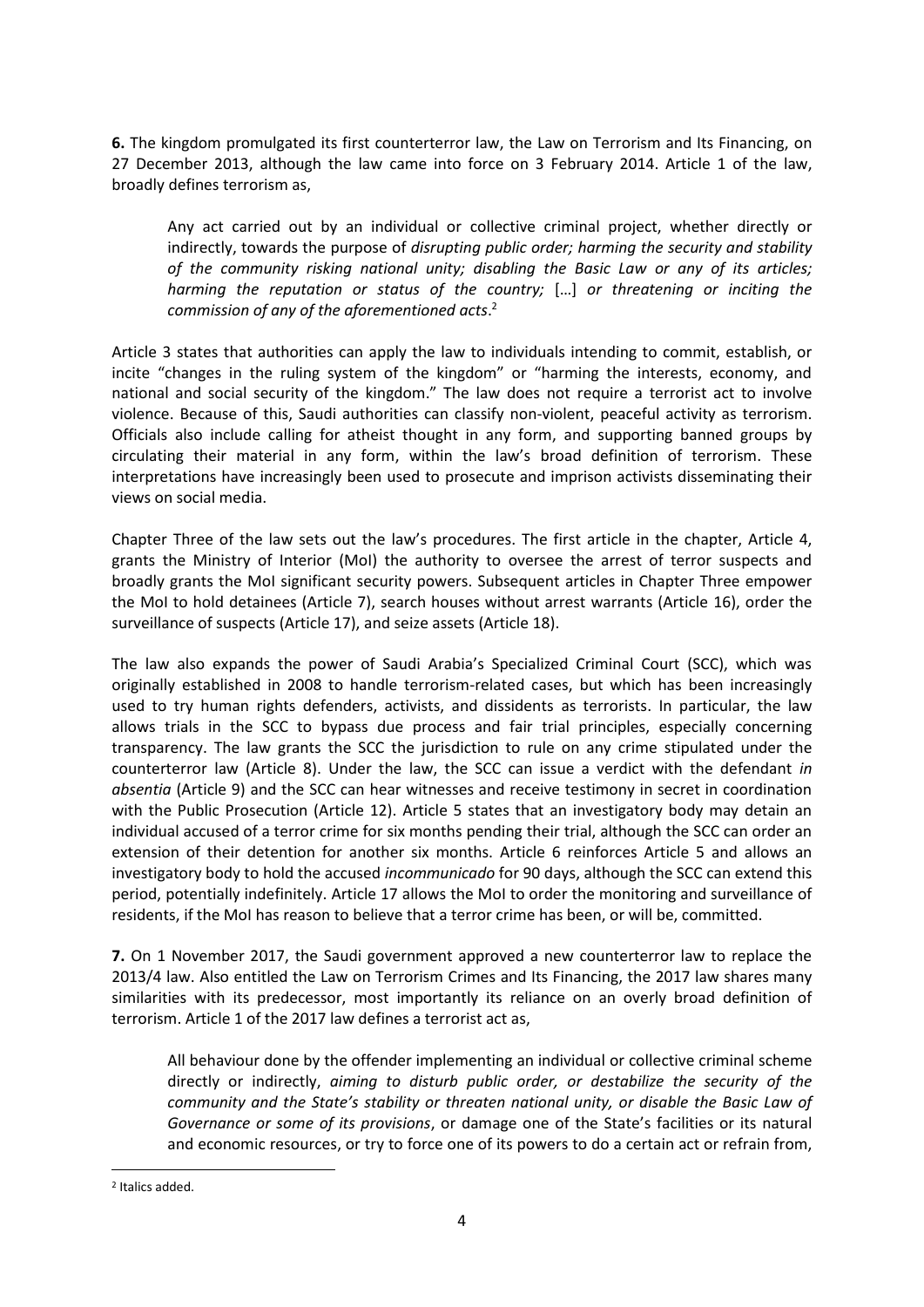or hurt someone or cause their death, when the purpose is  $-$  by its nature or context  $-$  to terrify people or to force a government or an international organization to do certain acts of refrain from doing them, or threaten to do acts that would lead to aforementioned intents and purposes or instigate the same. $3$ 

Article 3 states that the law is valid for anyone – whether they are a Saudi citizen or foreigner – who "has committed a crime of the crimes mentioned in the system or helped in its execution or initiating to, or incited for or contributed in doing it without being tried, if it was aimed" to "change the regime of the kingdom," "disable the basic system of government," or "affect the Kingdom's interests, or economy, or national security." In this way, a terrorist crime does not need to be violent, but can encompass peaceful dissent.

Chapter Three outlines the law's procedures, which grant significant power to the Public Prosecution and the Presidency of State Security.<sup>4</sup> Several provisions in Chapter Three allow the Saudi authorities to circumvent due process principles through opaque trials, a three month period – and potentially more – of *incommunicado* detention during which officials may torture and coerce defendants into giving a confession, and restrictions on a defendant's right to an attorney. The 2017 law grants the Presidency of State Security the power of search, investigation, seizure, and oversight over criminal and administrative prosecution (Article 4), effectively supplanting the MoI as the primary government body empowered to prosecute terror crimes. The Presidency of State Security reports directly to the Prime Minister, who is the King. $5$ 

The law also grants the Public Prosecution, which reports to the King, enormous powers, empowering it to issue arrest warrants and capture suspects (Article 5) as well as issue permits to enter houses and capture suspects (Article 7). Under Article 18, the Public Prosecution can conduct investigations, while Article 20 grants it the power to order a detainee to be held in *incommunicado* detention, for 90 days, although a court can approve a longer period. Under Article 21, the Public Prosecution has the power to restrict a defendant's right to an attorney during a trial.

The law empowers the Head of State Security and Attorney General to order a travel ban without needing to inform the suspect (Article 10). Article 25 of the law also grants specialized courts the power to try defendants *in absentia*. Article 27 empowers courts to hear experts and witnesses without requiring the defendant and their lawyer to be present in the courtroom. The effects of these provisions allow for, and will likely lead to, systematic violations of due process and fair trial rights, including ensuring that trials are conducted transparently and defendants are fairly represented and able to participate in court hearings.

Chapter Four outlines the penalties for committing terror crimes. While Saudi authorities used the 2013 Counterterror law to criminalize and prosecute free expression, the law itself did not explicitly criminalize free expression. In contrast, the 2017 law criminalizes certain types of free expression, in particular criticism of the King or Crown Prince. Similarly, while the government has prosecuted and executed a number of peaceful dissidents under the 2013 Counterterror law, the law did not prescribe punishments, much less mandate the death penalty, for terror crimes. However, the 2017

<sup>3</sup> Italics added.

<sup>4</sup> The Presidency of State Security is a relatively new body, founded in July 2017 by royal decree, that consolidates the counterterrorism and domestic intelligence services in one body overseen directly by the king, as opposed to another cabinet-level minister. See "Saudi Arabia forms new apparatus of state security," Arab News, 21 July 2017, [http://www.arabnews.com/node/1132466/saudi-arabia.](http://www.arabnews.com/node/1132466/saudi-arabia)

<sup>5</sup> The rescinding of power from the MoI and the empowerment of the Presidency of State Security in its place is part of a broader move by the King to significantly weaken the MoI and consolidate power directly in the hands of the King and Crown Prince at the expense of other princes and government bodies.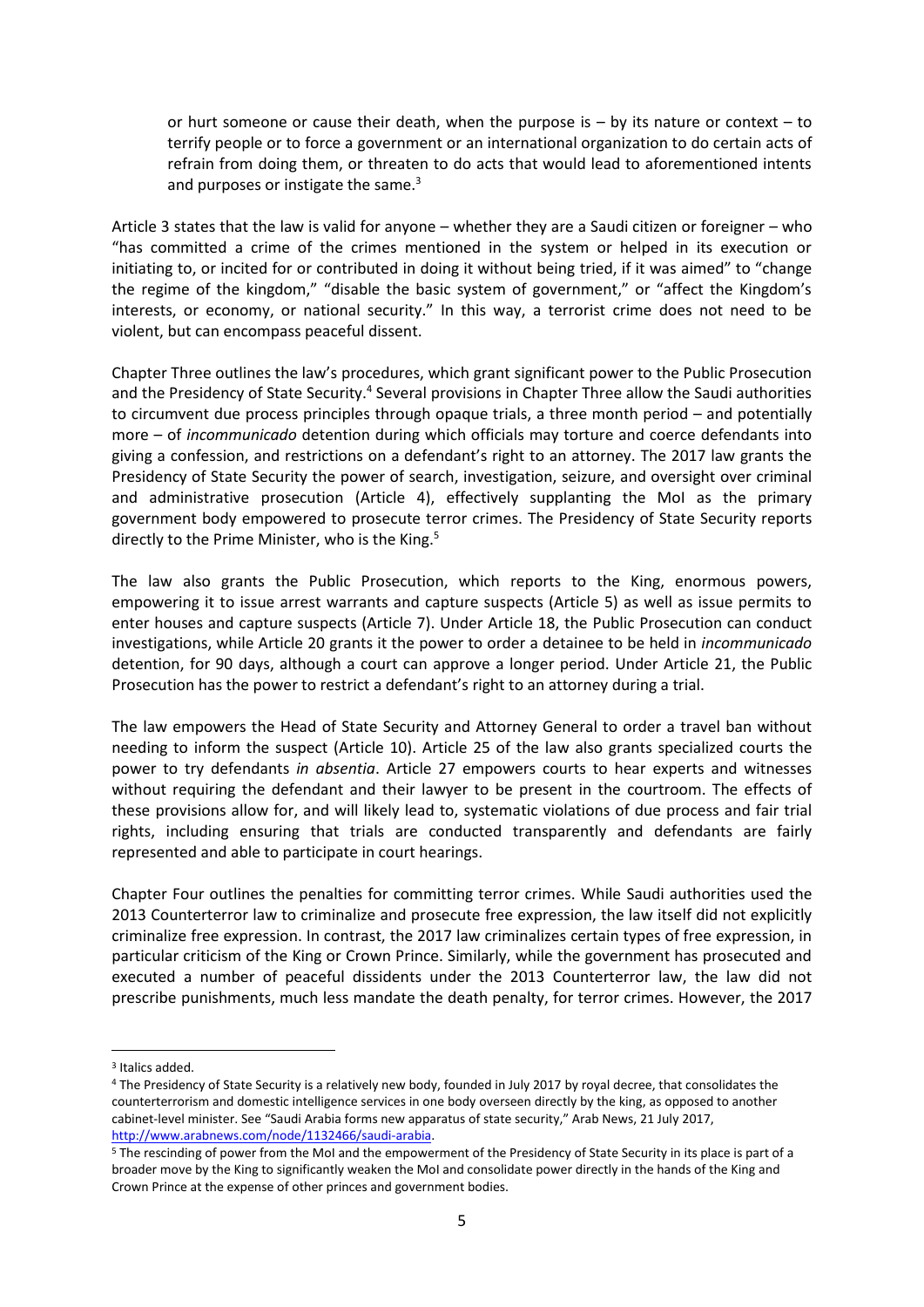Counterterror law explicitly delineates specific punishments for committing terror crimes, including prescribing a mandatory death sentence for several crimes.

Article 30 of the law prescribes imprisonment of  $5 - 10$  years for any "individual who has ever described – directly or indirectly – the King or the Crown Prince with an offensive."

Articles 33 and 34 prescribe a prison sentence of at least eight years for joining a terrorist organization or agreeing with, or promoting, a terrorist ideology. Articles 43 and 44 mandate a prison sentence for specific cybercrimes, including using a website or spreading information "with the aim of terrorism." Article 53 states that "a Saudi sentenced to imprisonment for committing any of the crimes mentioned in the system is not allowed to leave the kingdom – after he is done serving his sentence – for a period equal to that he was sentenced to," effectively instituting travel bans on all those sentenced of committing a terror crime. Lastly, Articles 40, 41, and 50 prescribe a mandatory death sentence for committing certain terror crimes.

**7.** Saudi Arabia's Anti-Cybercrime Law was passed on 26 March 2007. Article 6 of the law is the most pertinent, stating that it is illegal to "produce, prepare, transmit, or store material impinging on public order, religious values, public morals, and privacy through the information network or computers." Restrictions on online content were further increased by the passage in January 2011 of the Executive Regulations for Electronic Publishing Activity, which bring online publications under the remit of the 2000 Press and Publications Law. The Executive Regulations require all online operators including website managers, discussion forums, blogs, personal websites and anyone publishing information via text messages or group emails to have a license or registration from the Ministry of the Interior.<sup>6</sup> In 2014, the government amended the Cybercrime law to include social media and social networks and it raised the fine to 500,000 Saudi riyals (\$133,000).

**8.** On 29 November 2000, the Saudi government promulgated the Law of Printed Materials and Publications, also known as the Law on Press and Publications. The law governs the circulation and content of printed materials, bookstores, foreign media offices, printing presses, television, and radio. Article 4 of the law states that all forms of media (ranging from printed material to radio to photography) in addition to their sites of production and places of distribution, cannot operate without a license from the Ministry of Information. Article 8 states that freedom of expression is guaranteed "within the limits of Sharia rulers and law," although the law does not define these limits. Article 9 states that approved printed material must "not conflict with Sharia rules, lead to a breach of public security, public policy, conflict with national interest, stir up discord among citizens, lead to approval and incitement of criminal conduct, injure the economic or health situation of the country," and that it must "observe objective and constructive criticism that aims at public interest and which is based on facts and evidence." Article 18 enumerates that external printed matters shall be approved if free from anything insulting to Islam or the system of Government of injurious to high interests of the state or scarify public morality and conflict with ethical standards.<sup>7</sup> Article 38 outlines the legal sanctions the government can impose on violators of the law, allowing officials to fine an individual up to 50,000 Saudi riyals for breaking the law (\$13,000). Additionally Article 38 allows the Ministry of Culture and Information to temporarily close a media establishment for up to two months or shut it down permanently if it does not abide by the law.

**9.** In addition to using the counterterror laws, Anti-Cybercrime law, and publications law to criminalize free expression, the Saudi government uses the 2015 Law on Associations to maintain strict control over the regulation and functioning of civil society organisations. The law allows the

<sup>6</sup> Salah Deeb, "Saudi Arabia – New Web Publishing Law," AlTamimi & Co, February 2011, [http://www.tamimi.com/law](http://www.tamimi.com/law-update-articles/saudi-arabia-new-web-publishing-law/)[update-articles/saudi-arabia-new-web-publishing-law/.](http://www.tamimi.com/law-update-articles/saudi-arabia-new-web-publishing-law/)

<sup>7</sup> See also, [https://www.boe.gov.sa/ViewSystemDetails.aspx?lang=en&SystemID=14&VersionID=22.](https://www.boe.gov.sa/ViewSystemDetails.aspx?lang=en&SystemID=14&VersionID=22)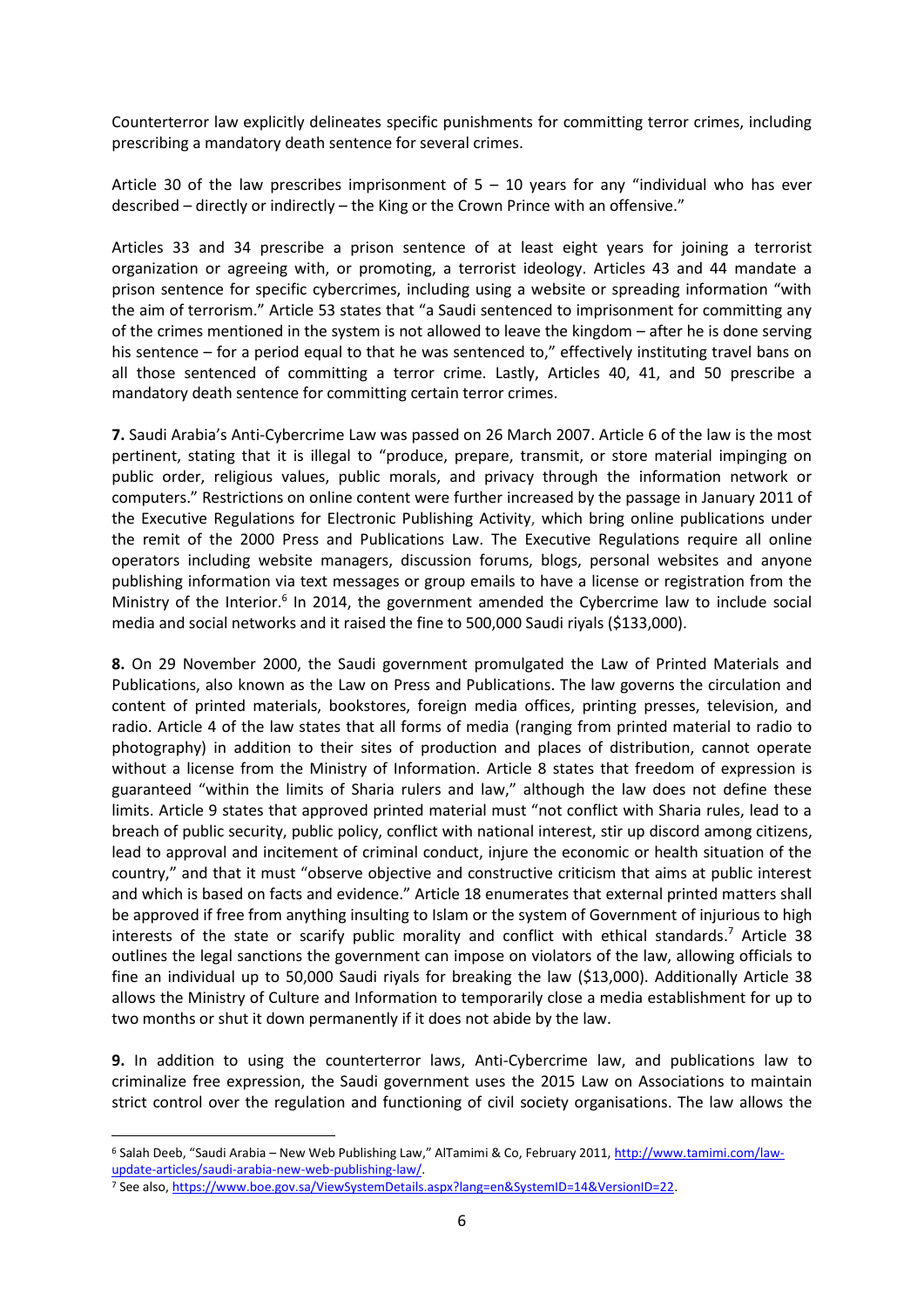government to interfere in the internal work of Saudi associations, including an association's elections of board members (Article 18) and the appointment of their board members (Article 19). Importantly, Article 8 of the law prohibits the establishment of any association which doesn't respect the principles of Sharia. The government has used this open-ended restriction to categorically refuse to officially license human rights organizations. Article 8 also prohibits the approval of any organization whose principles "contradicts with public order or public ethics, or disrupts the national unity."

### **V. Main charges affecting persons exercising their right to freedom of expression**

**10.** The Saudi government frequently charges those accused of committing freedom of expression crimes – writers, bloggers, and journalists – with crimes related to religion, namely blasphemy, atheism, and apostasy. These crimes can be filed beneath the counterterror laws, because authorities perceive atheism, blasphemy, and apostasy as attempts to subvert or alter the Basic Law, which declares Islam the official religion, and the *Qur'an* and *Sunna* to be the foundation of the kingdom's laws.

For example, Saudi authorities arrested Ashraf Fayadh, a Palestinian poet and artist, in January 2014 on charges of atheism and apostasy, because his poetry was perceived to be "insulting the divine self" and to contain and espouse atheist content. He had previously been sentenced to death on 20 November 2015, but had appealed his ruling. His appeal was successful and his sentence was reduced to a lengthy prison term of eight years, and 800 lashes.

Raif Badawi, a prominent blogger, is also currently serving a lengthy prison sentence because of his writings. Badawi founded an online blog, "Liberal Saudi Network," in which he discussed politics and liberalism. He was arrested in June 2012 on atheism charges because his writings questioned the kingdom's religious establishment. He was sentenced to ten years in prison and 1,000 lashes. Due to medical concerns, he has only received 50 lashes. However, while his floggings have been indefinitely postponed he remains at risk of the resumption of his punishment at any time.

In addition to criminalizing expression for atheism, apostasy, and blasphemy, the government criminalizes expression that it deems critical of the royal family, government, or ruling structure. For example, on 4 February 2014, the SCC sentenced Wajdi al-Ghazzawi, the owner of the religious satellite broadcaster Al-Fajr Media Group to 12 years in prison on charges of "harming the nation's image" stemming from seven episodes of a television show his network had aired called *Fadfadah* in which he criticized the government and accused it of widespread corruption. His sentence included a five-year term under Article 6 of the Anti-Cybercrime law. In addition to his 12 year sentence, the SCC banned al-Ghazzawi for life from appearing on media outlets and imposed a 20-year international travel ban.

On 6 May 2014, the SCC sentenced Jalal Mohamed al-Jamal, a manager of the *Al-Awamia* website to five years in prison and a fine of 50,000 Saudi riyals (approximately US \$13,330) for establishing a website that "called for protests, disobeying the king, and disrupting public security." *Al-Awamia* covered pro-reform demonstrations in the Eastern Province and was known for its criticism of the government.

On 15 July 2015, officials arrested television commentator and critic Zuhair Kutbi at his home in Mecca. It is believed that he was detained due to his appearance on a television program called *Fi al-*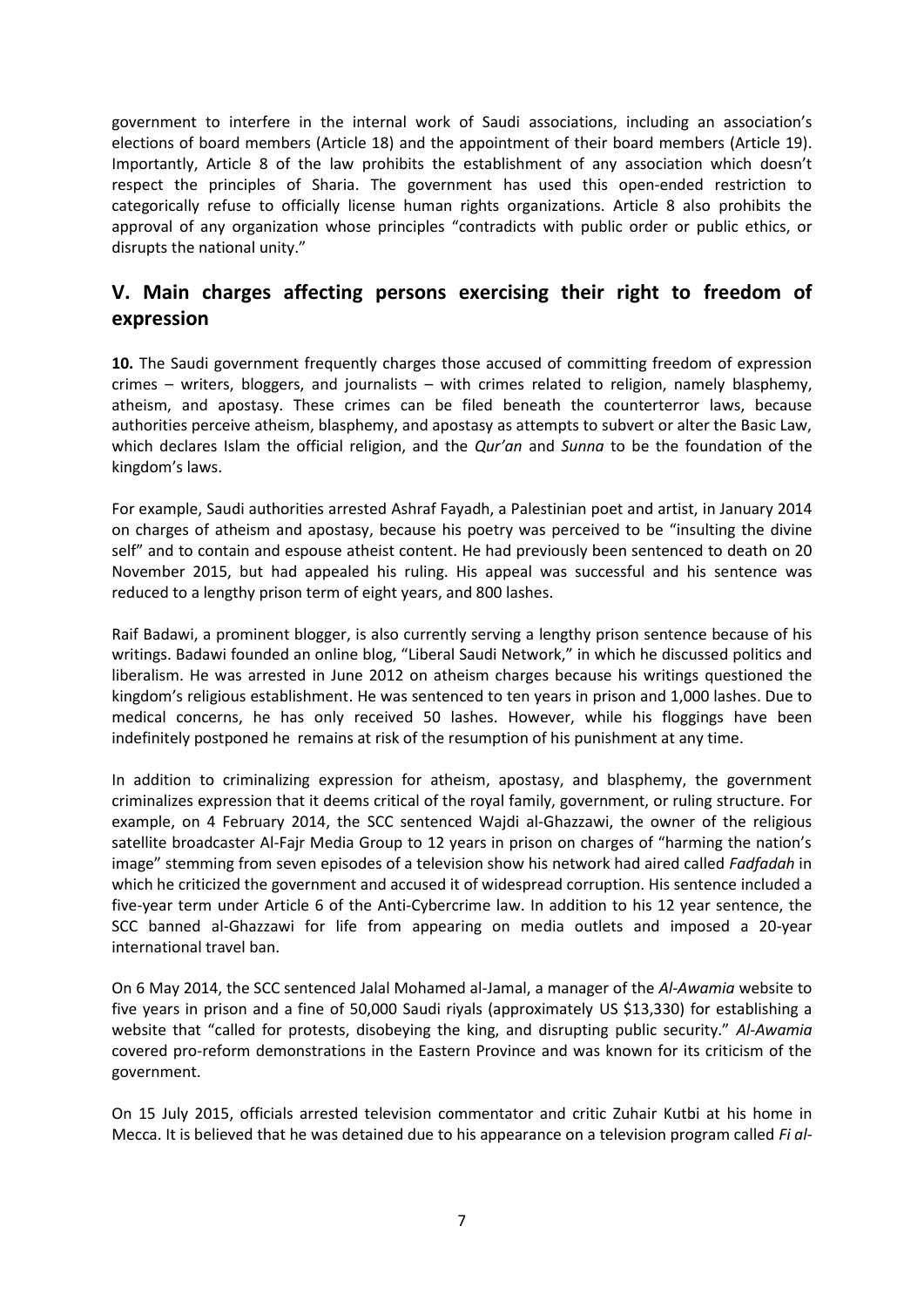*Samim* (In Depth) on 22 June 2015,<sup>8</sup> where he criticised political and religious repression and called for political reforms, including the installation of a constitutional monarchy in Saudi Arabia. He was tried in the SCC and sentenced to four years in prison and banned from writing for 15 years, banned from international travel for five years, and fined \$26,600. While he was released on 7 November 2017 after serving two years in prison, he remains banned from writing and travelling.

On April 2016, officials arrested Mohanna Abdulaziz al-Hubail, a scholar and the Director of the Islamic Orient Studies Bureau in Istanbul. He was arrested on charges of "insulting the state and its rulers" and "being in solidarity with imprisoned members of the Saudi Civil and Political Rights Association" (ACPRA) in comments he had made on Twitter and which were also critical of the kingdom more generally. As a result, the SCC sentenced him to six years in prison to be followed by a six-year travel ban.

On 8 February 2018, the Specialized Criminal Court sentenced *al-Watan* columnist Saleh al-Shehi to five years in prison and a five-year travel ban for "insulting the royal court." Al-Shehi regularly reported on topics including the government's economic policies and its treatment of expatriate workers. Security forces arrested al-Shehi on 3 January in connection with his appearance on the Rotana Channel's show *Yahalla*, in which he discussed corruption and the royal court, in particular concerning the distribution of land.

Another Saudi writer, Nadhir al-Majid who was arrested in 2011, had his sentence upheld by the Riyadh Court of Appeal on 4 June 2017. The judgment is final and cannot be subject to further appeal and concerns his 18 January 2017 conviction for "writing articles supporting protests," "failing to obey the ruler," having "contact with foreign news agencies," and "participating in demonstrations." The SCC sentenced him to seven years in prison as well as a seven-year travel ban and fined him 100,000 riyals (\$26,000). This was not his first conviction for criticizing the government in his writings and publications, as he had been previously detained in relation to an article he wrote entitled *I [protest,](http://ns1.almothaqaf.com/aqlam2009/46544.html) I am a human being*, in which he supported the right to protest and freely assemble.

Waleed Abu al-Khair, Ashraf Fayadh's lawyer, is also currently serving a lengthy prison term for comments and writings criticizing the government over its human rights violations. Abu al-Khair was the lawyer not only for Fayadh, but also for a number of ACPRA members. His 15-year sentence stems from a number of broad and vaguely-worded charges that are believed to relate solely to his peaceful human rights activism, including comments to news outlets and on Twitter criticizing Saudi human rights violations, but that are classified as terrorism. According to several reports, Samar Badawi – Raif Badawi's sister – was also detained briefly after calling for the release of Abu al-Khair, her former husband, and for publishing a photo of him in prison on Twitter.

# **VI. System of censorship**

**.** 

**11.** The Saudi government not only imprisons individuals for criticizing the government, but also censors information about political views, art, culture, and religion that differ from the official views of the Saudi state. The censorship rules were formally established under the 2003 Law on Printed Materials and Publication. The law also affects content produced in foreign newspapers that are circulated in the kingdom, with articles blacked out, or pages stuck together. For example, in November 2013, booksellers were told to remove a popular science fiction book by Ibraheem Abbas following a complaint that it was "blasphemous" and promoted devil worship.<sup>9</sup> The following year,

<sup>8</sup> See[: https://www.youtube.com/watch?v=Wv4hmuOrYaY.](https://www.youtube.com/watch?v=Wv4hmuOrYaY)

<sup>9</sup> Milana Knezevic, "Saudi Arabia: Popular sci-fi novel banned, 2 December 2013, [https://www.indexoncensorship.org/2013/12/popular-saudi-sci-fi-novel-banned-book-stores/.](https://www.indexoncensorship.org/2013/12/popular-saudi-sci-fi-novel-banned-book-stores/)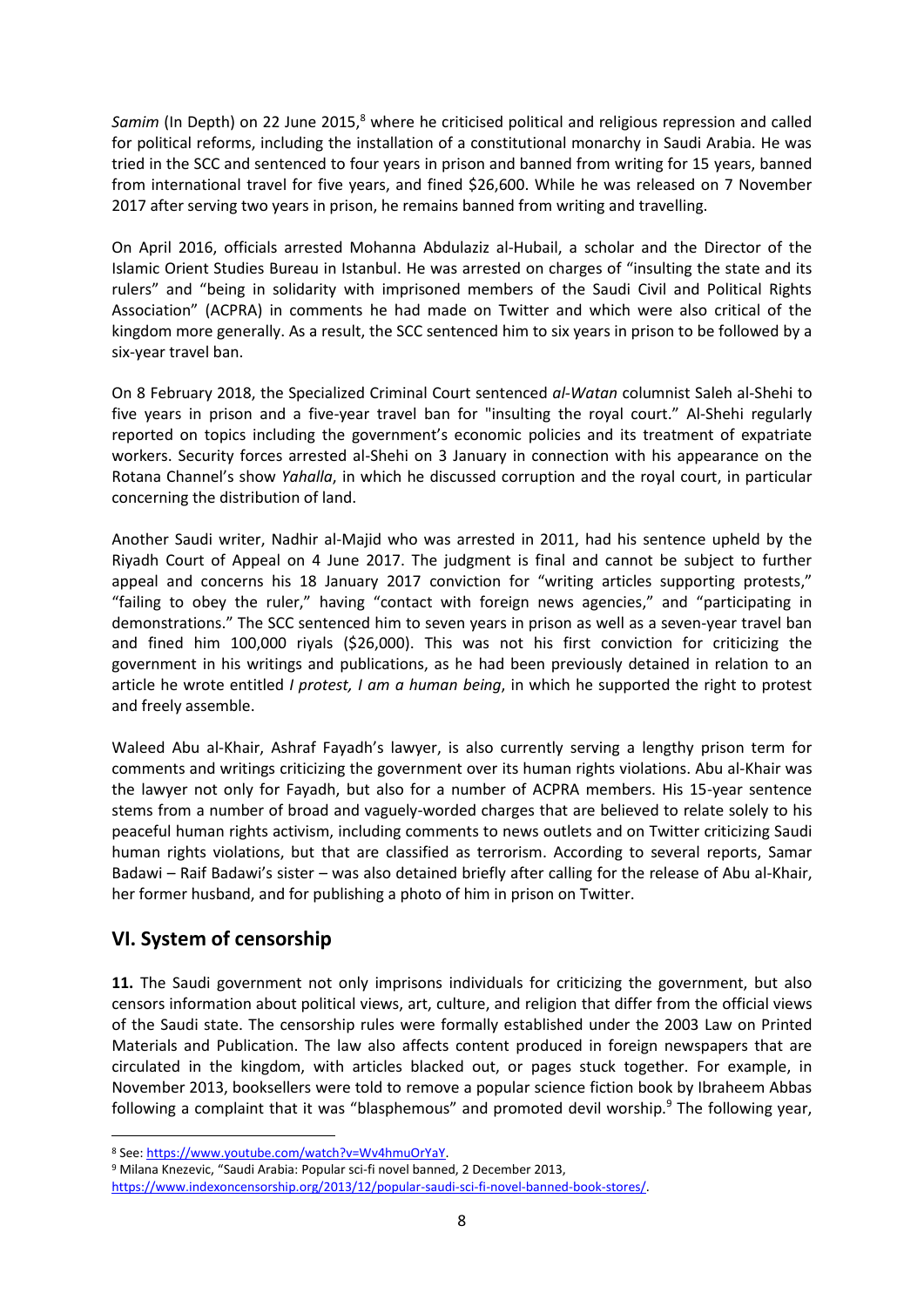the government banned over 10,000 copies of 420 books, including books by the acclaimed Palestinian poet Mahmoud Darwish which were banned from the 2014 Riyadh Book Fair on the grounds that the texts contained passages that were "blasphemous."<sup>10</sup> Also during the fair, Saudi youths disrupted and mobbed the stall of the Arab Network for Research and Publishing, which focused on books about Saudi Arabia and political Islam.

**12.** The Communications and Information Technology Commission is charged with monitoring and censoring online material, including documents and reports produced by political dissidents and human rights defenders that are deemed "un-Islamic." For example, YouTube – a favoured vehicle for dissidents to circulate information – has been a consistent target for authorities. Officials have blocked individual YouTube accounts and threatened to block the entire website. Government censors also regulate Internet cafes, prohibiting anyone under the age of 18 from entering, forcing the cafes to close at midnight, and monitoring and surveilling those who use the café's computers. SIM cards must be registered on purchase with the purchaser's fingerprints, and encrypted phone calls and text messages are viewed with suspicion. Authorities have also banned the use of the encrypted messaging application Viber, while residents cannot use WhatsApp, another encrypted messaging application, to make phone calls.<sup>11</sup> This tight censorship has led Freedom House to describe digital surveillance in Saudi Arabia as "rampant," with anyone using communications technology subject to government monitoring.<sup>12</sup>

1

<sup>10</sup> "Saudi bans books at fair in wide-ranging crackdown," The National, 16 March 2014,

[https://www.thenational.ae/world/saudi-bans-books-at-fair-in-wide-ranging-crackdown-1.336791;](https://www.thenational.ae/world/saudi-bans-books-at-fair-in-wide-ranging-crackdown-1.336791) Allison Flood, "Saudi book fair bans 'blasphemous' Mahmoud Darwish works after protest, *The Guardian*, 14 March 2014, [https://www.theguardian.com/books/2014/mar/14/saudi-book-fair-bans-mahmoud-darwish-blasphemy.](https://www.theguardian.com/books/2014/mar/14/saudi-book-fair-bans-mahmoud-darwish-blasphemy)

<sup>11</sup> "How to Unblock Viber in Saudi Arabia," Sahrzad VPN Blog, 2 June 2015[, http://sahrzad.net/blog/how-to-unblock-viber](http://sahrzad.net/blog/how-to-unblock-viber-in-saudi-arabia/)[in-saudi-arabia/;](http://sahrzad.net/blog/how-to-unblock-viber-in-saudi-arabia/) "Confusion over short-lived repeal of Whatsapp call ban in Saudi Arabia," Arabian Business, 8 February 2016[, http://www.arabianbusiness.com/confusion-over-short-lived-repeal-of-whatsapp-call-ban-in-saudi-arabia-](http://www.arabianbusiness.com/confusion-over-short-lived-repeal-of-whatsapp-call-ban-in-saudi-arabia-620872.html)[620872.html.](http://www.arabianbusiness.com/confusion-over-short-lived-repeal-of-whatsapp-call-ban-in-saudi-arabia-620872.html)

<sup>12 &</sup>quot;Freedom on the Net 2015: Saudi Arabia," Freedom House, 2016, [https://freedomhouse.org/report/freedom](https://freedomhouse.org/report/freedom-net/2015/saudi-arabia)[net/2015/saudi-arabia.](https://freedomhouse.org/report/freedom-net/2015/saudi-arabia)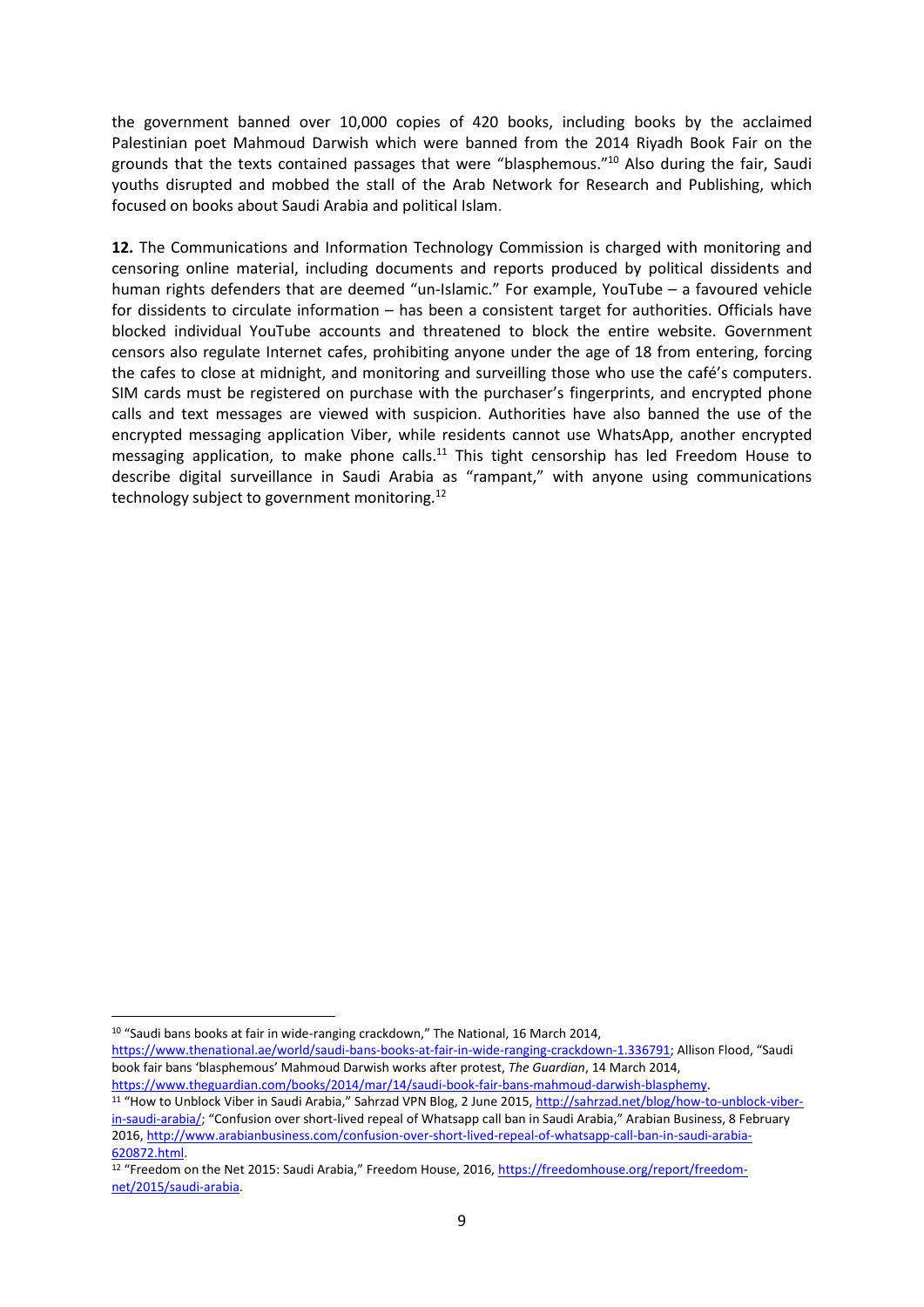#### **VII. Recommendations**

Saudi Arabia is failing to abide by its international commitments to protect human rights, in particular the right to the freedom of expression. We therefore call on the Government of the Kingdom of Saudi Arabia to implement the following recommendations:

- Ratify without reservations the main human rights instruments to which it is not yet a party;

- Cease the arbitrary arrest and detention of individuals for politically and religiously motivated reasons;

- Immediately and unconditionally release all persons arbitrarily detained for exercising their right to freedom of expression, and where applicable, quash their convictions and remove restrictions on their freedom of movement;

- Enact legislation guaranteeing the right to freedom of expression which includes the right to receive or impart information;

- Reform the 2017 [Counterterror](https://freedomhouse.org/report/freedom-net/2015/saudi-arabia) Law, the 2007 [Anti-Cybercrime](http://www.citc.gov.sa/English/RulesandSystems/CITCSyste/Documents/LA_004_%20E_%20Anti-Cyber%20Crime%20Law.pdf) Law, the 2015 Associations Law, 2003 Press and Publications Law and other laws and regulations to remove language that does not comply with international human rights law on freedom of expression;

- Ensure that websites are only blocked on the basis of an independent court order and are strictly proportionate to the aim pursued.